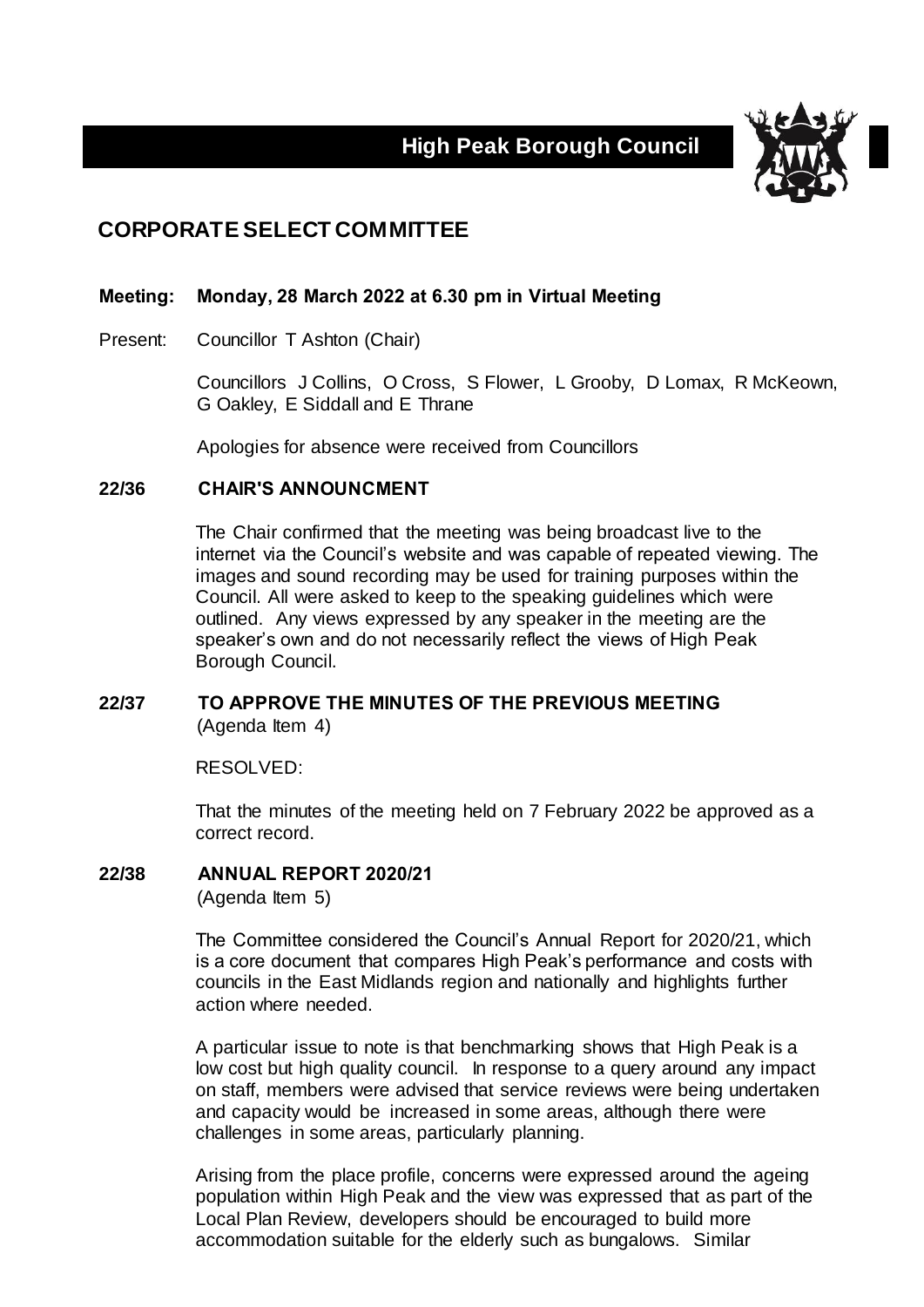concerns were also expressed around the ability of young people to afford accommodation in the area. It was noted that within the management plan for the Peak District National Park there are now opportunities to make it easier to secure accommodation, and efforts were on-going with developers to provide more affordable housing.

RESOLVED:

That the findings of the benchmarking exercises and the additional priority actions for the Corporate Plan suggested for the following 12 months be noted.

## **22/39 PERFORMANCE FRAMEWORK**

(Agenda Item 6)

The Committee scrutinised the drat Performance Framework and associated targets for 2022/25. It was noted that the measures had also been scrutinised at an earlier meeting of the Performance Framework Working Group, and the amendments suggested by that group had been incorporated, specifically a new measure around housing land supply and the tightening up of some of the housing repairs targets.

In response to a query around the baseline data for the climate change targets. Members were advised that this was part of the work being done by Anthesis which would be reporting back shortly.

It was requested that the target for % appointments made and kept (Housing repairs) be increased from 70% to 80%.

Discussion ensured around the targets for planning processing times and agent satisfaction levels, and it was suggested that the agents satisfaction levels could be compared with other councils.

It was suggested that the target for the %of households living in fuel poverty should be increased due to the general increase in the cost of living, but members were advised that this was a new indicator and work was on-going with partners to support existing community schemes and the work undertaken by the local energy bank.

Reference was made to any replacement for the Landlord Accreditation Scheme, particularly around difficult to house tenants across the borough.

RESOLVED:

That the Executive be recommended to approve the Performance Framework 2022/25, subject to:

- (i) the target for % appointments made and kept (Housing repairs) be increased from 70% to 80%
- (ii) a note being put on the target for %of households living in fuel poverty to indicate that the target was set in advance of the increase in the price cap in April 2022.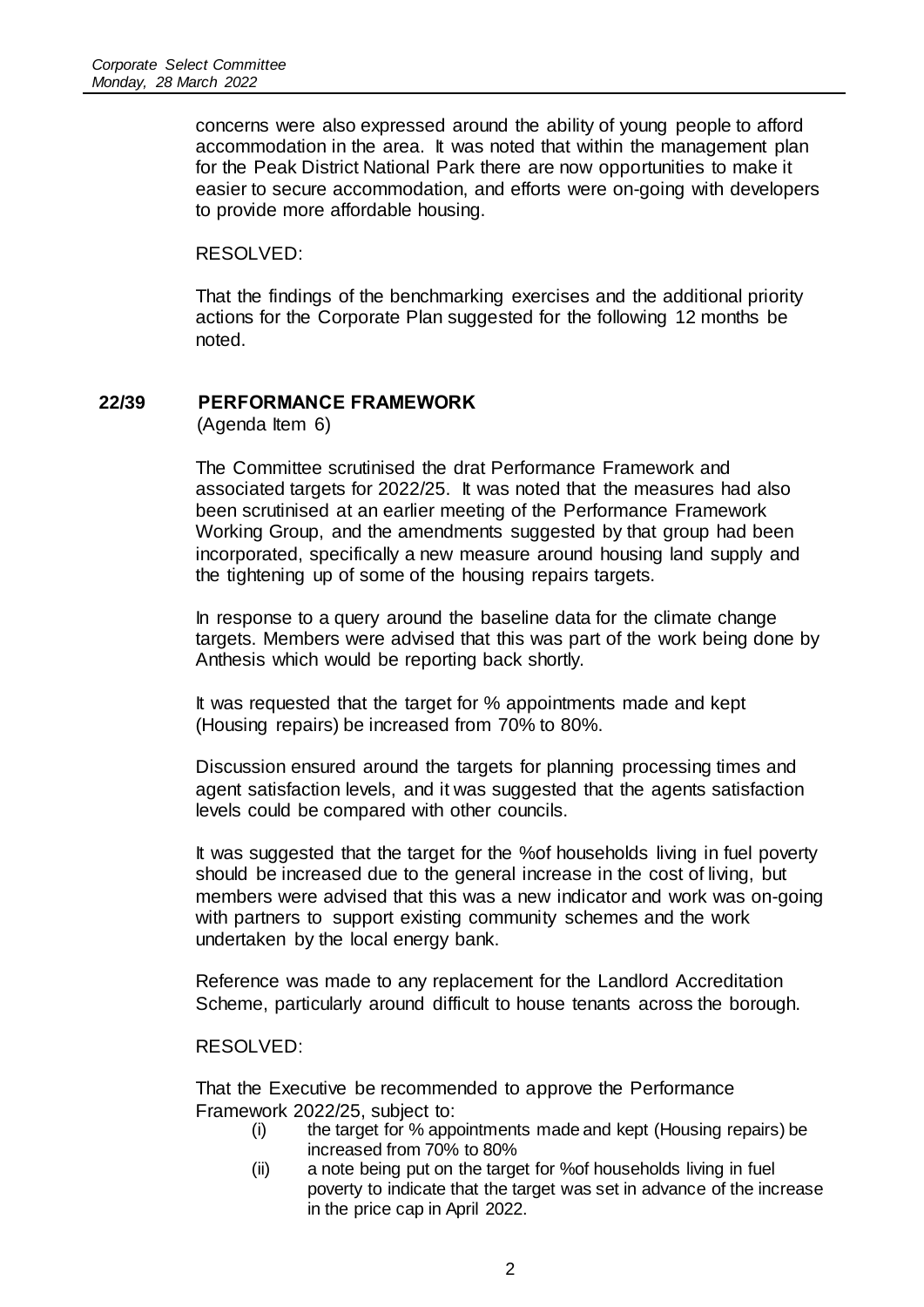## **22/40 REVIEW OF EQUALITY OBJECTIVES**

(Agenda Item 7)

The Committee considered revised Equality Objectives for the Council and the adoption of the International Holocaust Remembrance Alliance's ("IHRA") definition of antisemitism.

It was suggested that a random check of the equality and development analysis done around a number of issues be undertaken by members on an ad hoc basis.

RESOLVED:

That the Executive be recommended:

- (i) To adopt the revised Equality Objectives;
- (ii) To adopt the IHRA definition of antisemitism, together with its illustrative examples, and it be incorporated as an appendix to the Council's Equality and Diversity Policy; and
- (iii) That a random check of the equality and development analysis done around a number of issues be undertaken by members on an ad hoc basis.

## **22/41 SCRUTINY REVIEW**

(Agenda Item 8)

The Committee considered the response to the feedback provided by the Centre for Governance and Scrutiny (CfGS) following completion of their review of the Council's Scrutiny arrangements. It was noted that the report had been considered by the overview and scrutiny review group who had recommended that it be considered by Corporate Select Committee for a wider consideration of the recommendations.

Comments made included:

- Training for new members possibly after they have attended their first scrutiny meeting
- Mentoring scheme around scrutiny with more experienced councillors acting as mentors for new councillors
- Ensure reports are accessible for councillors in terms of language etc and ask for feedback
- Retain 3 committees recognising that there are many cross cutting issues
- Make greater use of the categories within scrutiny including holding to account and policy development
- Engagement with residents
- Identify 3 or 4 key issues for the committee to scrutinise each year and members to take more charge of the agenda
- Suggested that appointment of chairs be made at Annual Council to help with the planning process
- Need to be more pro-active
- Look at how things are judged and quantified
- Look at more work jointly between committees

RESOLVED: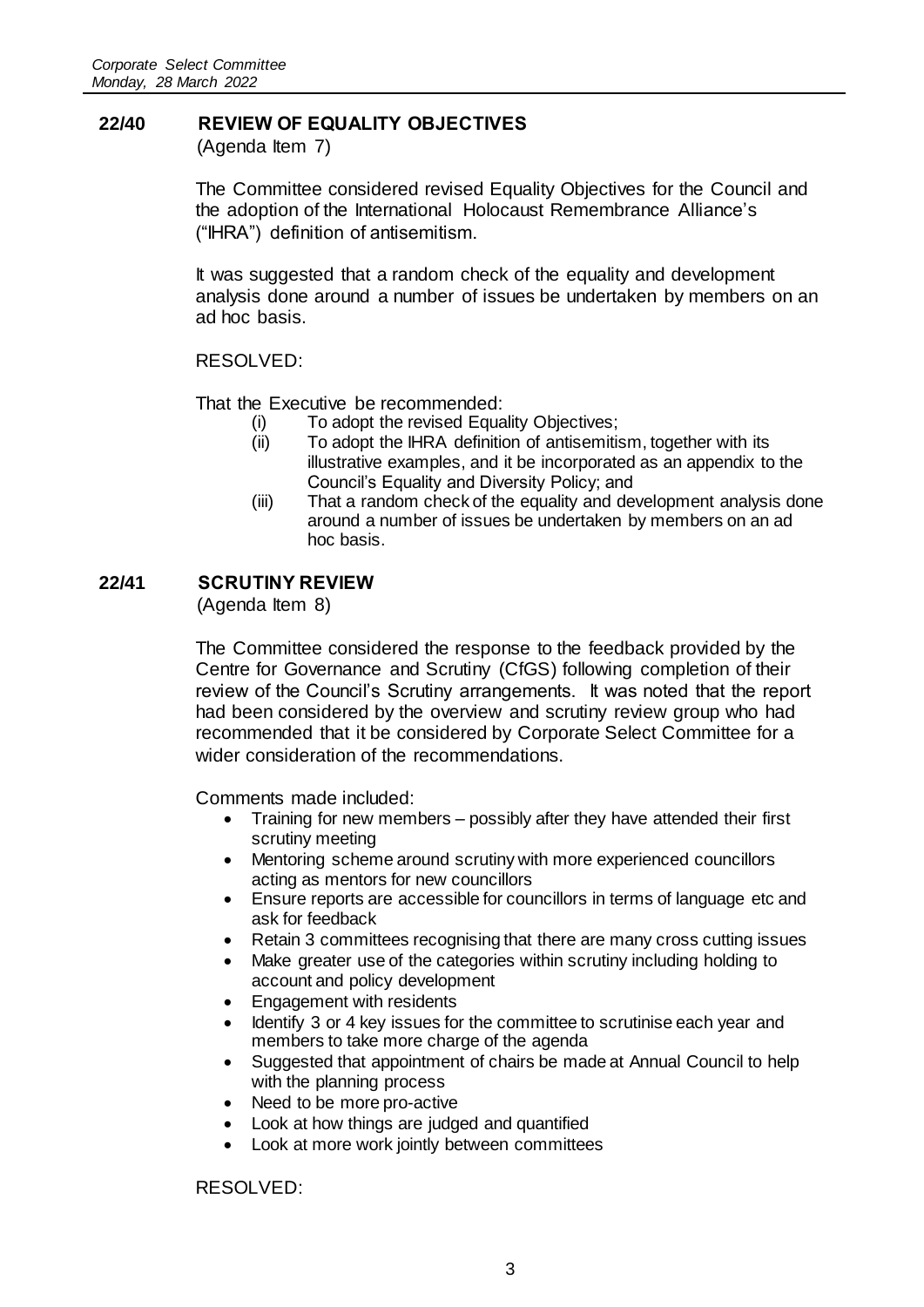That, subject to the above comments, the feedback from CfGS as detailed in Appendix A and the suggested response to the recommendations as set out in Appendix B be noted.

## **22/42 SELECT COMMITTEE WORK PROGRAMME**

(Agenda Item 9)

Detailed consideration was given to the future format of the Select Committee Work Programmes, with it being suggested that the way in the work programmes were planned should be reviewed, and ways in which this could be achieved were suggested.

The following amendments were requested for the work programmes:

- HRA Review move from Community to Corporate
- Add Parish Grants to Corporate
- Add Review of Recovery Processes to Corporate

It was added that future items for Economy & Growth and Community Select Committees could include Tourism Strategy and how tourism could be improved and supporting communities.

#### RESOLVED:

That, subject to the above, the Select Committee Work Programmes be noted.

# **22/43 EXCLUSION OF PRESS AND PUBLIC**

(Agenda Item 11)

RESOLVED:

That the press and public be excluded from the meeting during consideration of the following items of business as there may be disclosure to them of exempt information as set out Part I of Paragraph 12A of the Local Government Act 1972.

#### **22/44 EXEMPT MINUTES**

(Agenda Item 12)

RESOLVED:

That the exempt minutes of the meeting held on 7 February 2022 be approved as a correct record.

#### **22/45 UPDATE ON FUTURE HIGH STREET FUND (ORAL)**

(Agenda Item 13)

The Committee considered an update on issues relating to the Future High Street Fund project in Buxton.

#### **22/46 HOUSING GAS SERVICING AND MAINTENANCE CONTRACT VARIATION** (Agenda Item 13a)